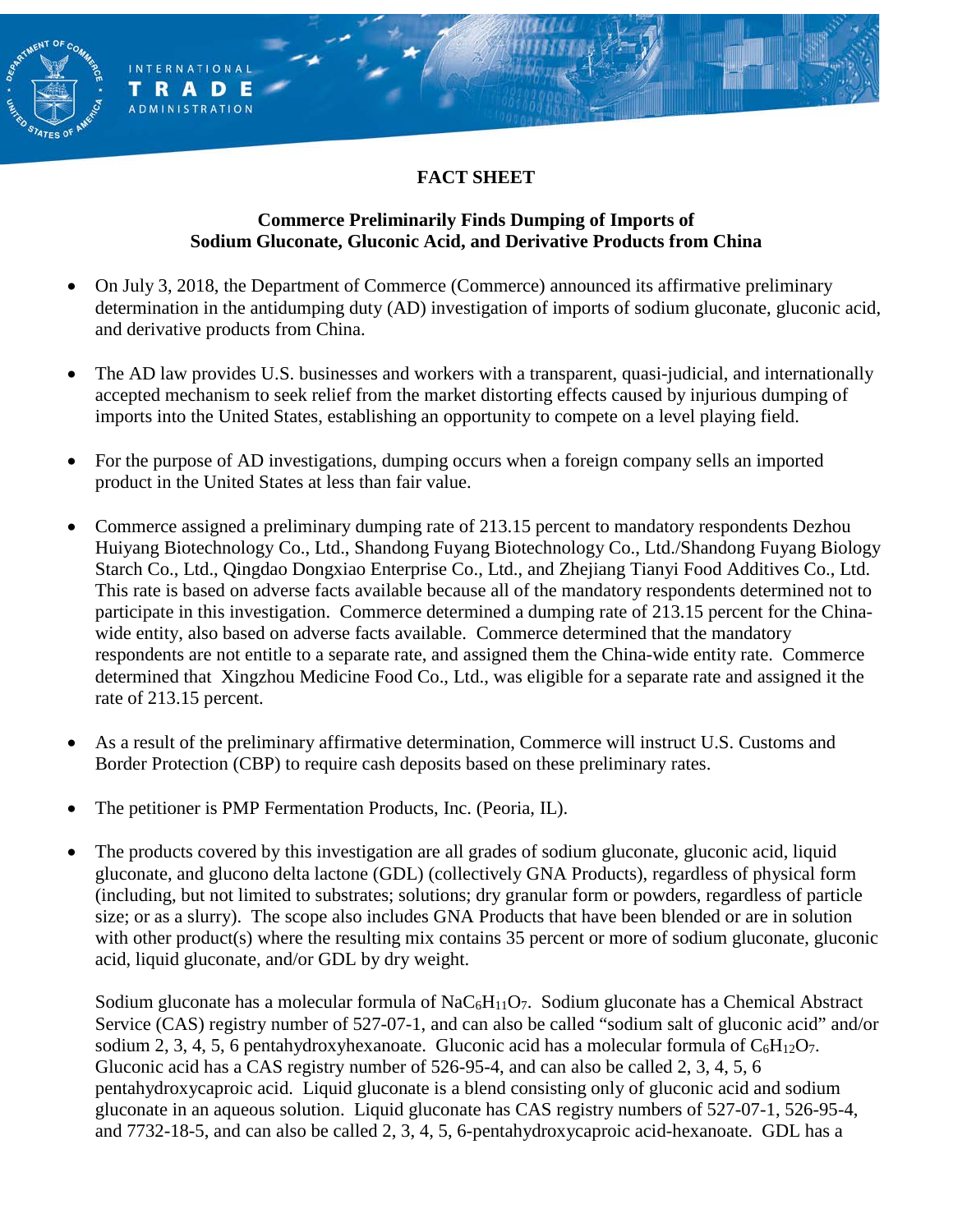molecular formula of  $C_6H_{10}O_6$ . GDL has a CAS registry number of 90-80-2, and can also be called dglucono-1,5-lactone.

The merchandise covered by the scope of this investigation is currently classified in the Harmonized Tariff Schedule of the United States (HTSUS) under subheadings 2918.16.1000, 2918.16.5010, and 2932.20.5020. Merchandise covered by the scope may also enter under HTSUS subheadings 2918.16.5050, 3824.99.2890, and 3824.99.9295. Although the HTSUS subheadings and CAS registry numbers are provided for convenience and customs purposes, the written description of the merchandise is dispositive.

- In 2017, imports of sodium gluconate, gluconic acid, and derivative products from China were valued at an estimated \$6.2 million.
- The Preliminary Decision Memorandum is on file electronically via Enforcement and Compliance's Antidumping and Countervailing Duty Centralized Electronic Service System (ACCESS). ACCESS is available to registered users at *https://access.trade.gov*, and to all parties in the Central Records Unit, Room B8024 of the main Department of Commerce building. Please refer to case number A-570-071.

### **NEXT STEPS**

- Commerce is scheduled to announce its final determination on or about September 18, 2018.
- If Commerce makes an affirmative final determination, and the U.S. International Trade Commission (ITC) makes an affirmative final determination that imports of sodium gluconate, gluconic acid, and derivative products from China materially injure, or threaten material injury to, the domestic industry, Commerce will issue an AD order. If either Commerce or the ITC issue negative final determinations, no AD order will be issued. The ITC is scheduled to make its final injury determination approximately 45 days after Commerce issues its final determination, if affirmative.

# **PRELIMINARY DUMPING RATES:**

| <b>COUNTRY</b> | <b>EXPORTER/PRODUCER</b>         | <b>DUMPING RATES</b> |
|----------------|----------------------------------|----------------------|
| <b>China</b>   | Xingzhou Medicine Food Co., Ltd. | $213.15\%$           |
|                | China-Wide                       | 213.15%              |